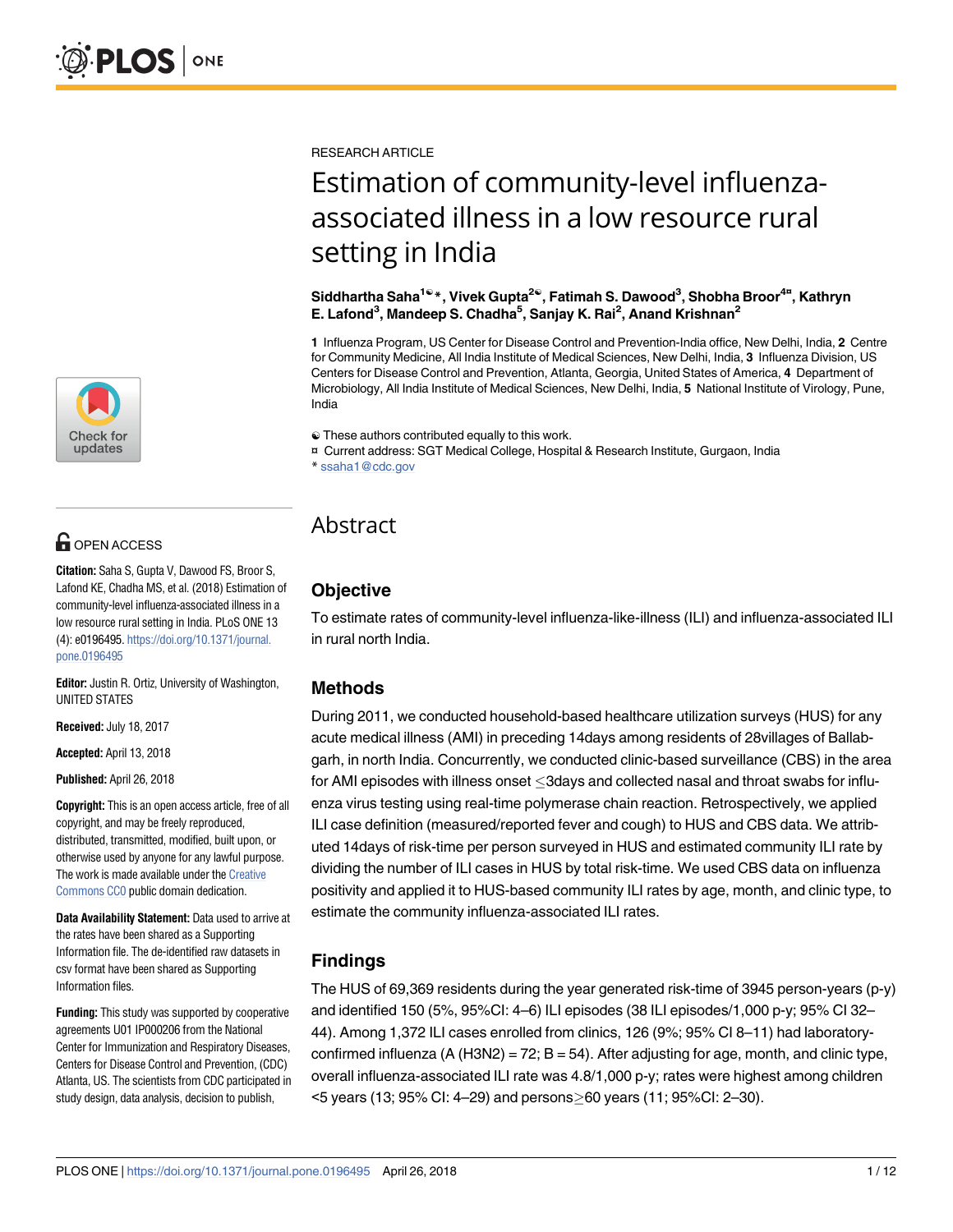<span id="page-1-0"></span>

and preparation of the manuscript. The findings and conclusions in this article are those of the authors and do not necessarily represent the views of the Centers for Disease Control and Prevention.

**Competing interests:** The authors have declared that no competing interests exist.

#### **Conclusion**

We present a novel way to use HUS and CBS data to generate estimates of community burden of influenza. Although the confidence intervals overlapped considerably, higher point estimates for burden among young children and older adults shows the utility for exploring the value of influenza vaccination among target groups.

#### **Introduction**

Influenza is recognized to be an important cause of morbidity and mortality worldwide including low- and middle-income countries (LMICs) in tropical regions but data on influenza disease burden in most of these countries remain sparse  $[1]$  $[1]$  $[1]$ . In addition, most burden studies focus on influenza-associated hospitalization [[2](#page-10-0)], even though outpatient and non-medically attended influenza infections have been recognized as important considerations when estimating public health impact and cost  $[3]$  $[3]$ . Further, the contribution of non-medically attended illness to total influenza disease burden likely varies across settings and has not been thoroughly studied in LMICs. Data on burden estimates and identification of risk groups are crucial for prioritizing influenza prevention and control measures especially in low resource settings of LMICs. Currently, the Government of India recommends influenza vaccination for health care workers, pregnant women and persons with chronic diseases with vaccine being desirable for elderly ( $>$  = 65 years) and children (6 months-8years age).[ $\underline{4}$ ]

One reason for the lack of data on outpatient and non-medically attended illness is that community-based burden studies with laboratory confirmation of influenza virus infection are resource-intensive and challenging to conduct. In some high-income countries where the catchment populations that attend health facilities are known, the incidence of outpatient influenza-like illness (ILI) and influenza-associated ILI [\[5,](#page-10-0) [6](#page-10-0)] have been estimated. However, in LMICs, such as China and Bangladesh, estimates of influenza-associated ILI mainly focused on children *<*5 years old or presented disaggregated rates for children over 5 years [[7,](#page-10-0) [8\]](#page-10-0). In India, estimating outpatient and non-medically attended illness is particularly challenging due to the large number and diversity of private clinics which are challenging to enumerate, and vast health care seeking within this large outpatient private sector; and the lack of defined catchment populations in many areas. In addition, the ILI surveillance from around the study area showed that unlike temperate regions, influenza circulates round the year and peaks dur-ing monsoons (July-September) with a smaller peak in March during some years[[9](#page-10-0)]. Therefore, the seasonality of influenza also need to be considered while estimating burden. The World Health Organization (WHO) provides guidelines on using clinic-based ILI surveillance data for burden estimations in the absence of a well-defined catchment population  $[10]$  $[10]$  $[10]$ . We used a similar approach to estimate community-level rates of total ILI and influenza-associated ILI, including outpatient and non-medically attended episodes, in a rural Health and Demographic Surveillance System (HDSS) site in Ballabgarh, Haryana (north India).

#### **Methods**

#### **Study site**

Ballabgarh is a block of Faridabad district in the state of Haryana which is located approximately 40 km south of New Delhi, India. The HDSS site at Ballabgarh has been previously described [[11](#page-10-0)]. Briefly, the HDSS site includes 28 villages with a total population of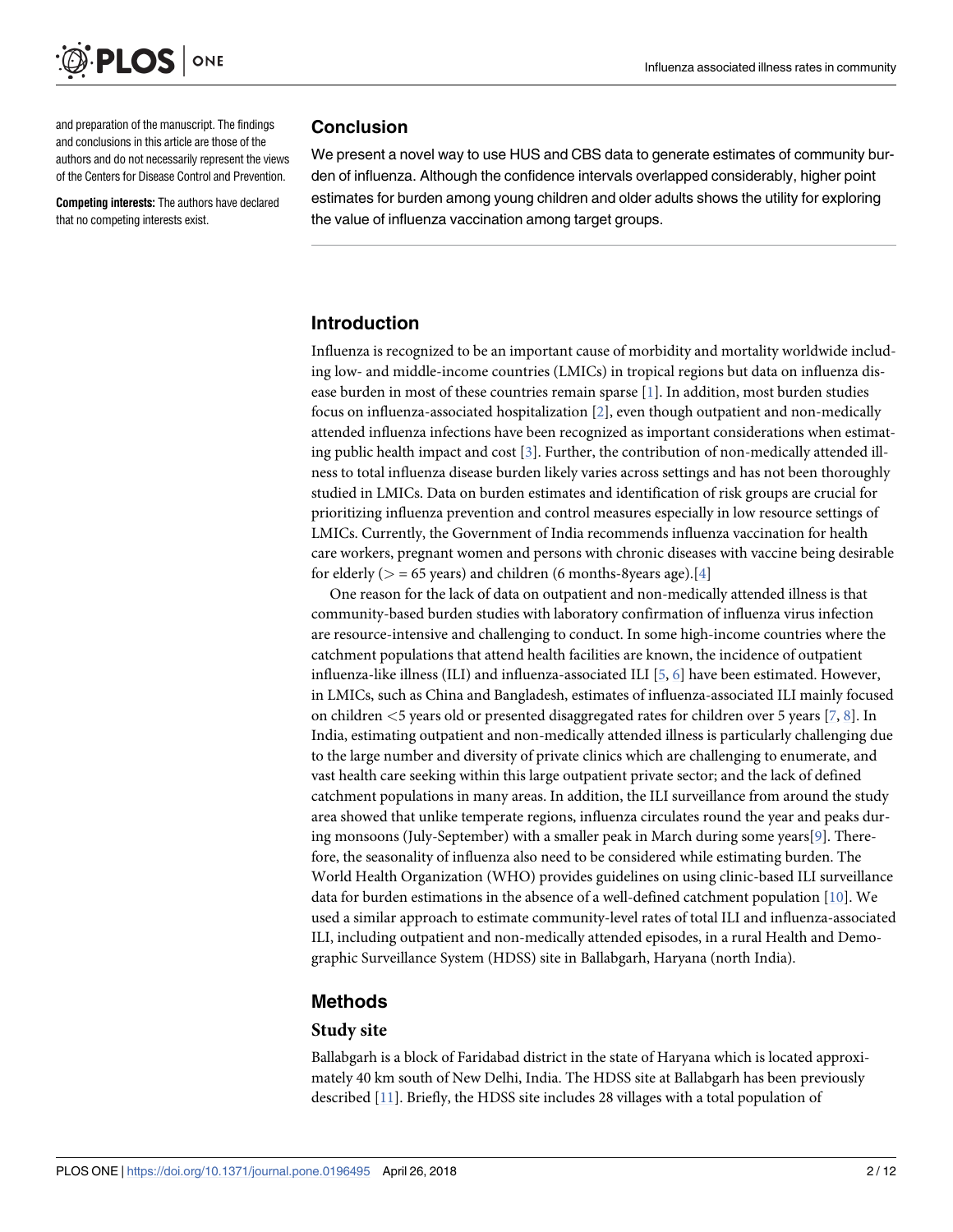<span id="page-2-0"></span>approximately 90,240 in 2011 as per the local annual census. The HDSS database is kept up-todate through a monthly vital event registration process. Public health facilities in the HDSS include two primary health centers (PHCs) that provide basic health care in their outpatient departments (OPD) and one 50-bed secondary level facility providing in-patient care. In addition, weekly outreach clinics are conducted at 10 health sub-centers. The community also has access to numerous private health facilities that provide inpatient and outpatient health services. The majority of the private clinics with qualified medical professionals are located in Ballabgarh and Faridabad towns and provide inpatient (5–200 beds) as well as outpatient services. In addition, there are small clinics within the HDSS villages which are mostly run by unqualified medical practitioners and commonly visited by the community for minor ailments.

#### **Healthcare utilization survey (HUS)**

From July 2010 to January 2012, community-based cross-sectional healthcare utilization surveys (HUS) were conducted across the study villages. Trained field investigators visited an average of 365 households per week and interviewed at least one adult respondent in each visited household. All household members registered with the HDSS system were eligible for inclusion. Information on whether residents in the household had experienced any acute medical illness (AMI) during the preceding 14 days was collected We defined AMI as any illness irrespective of symptoms excluding injury and those related to obstetric or surgical problems with onset in the past 14 days among any member of the household. We collected detailed symptom data for each AMI episode using a structured interview [\(S1 File](#page-9-0)). We also collected data on type of facility (public vs. private) and health-care (outpatient vs. inpatient) sought for medically attended illness. As we were only measuring incidence of influenza associated illness not requiring hospitalization, AMI cases with history of inpatient admissions for the current episode were excluded.

#### **Clinic based surveillance (CBS)**

During December 2010 to January 2012, systematic surveillance was conducted in the outpatient clinics of PHCs and outreach clinics at sub-centers to enroll AMI patients defined similarly to that used for the HUS but with illness onset within the preceding three days; AMI cases with onset more than 3 days were excluded to increase the probability of virus detection. We also identified key private practitioners in the study villages who were identified on the HUS as frequently used for medical care by community members and systematically enrolled patients with AMI from these private clinics. The study staff systematically visited two to three outpatient clinics and enrolled the first five eligible cases per clinic with an average of 10–12 AMI cases per day, collecting data from each case on clinical symptoms and signs using structured interviews and a brief clinical exam.

#### **Specimen collection and testing**

Nasal and throat swabs were collected only from AMI patients enrolled at clinics, placed together in viral transport media, immediately stored in cold boxes or refrigerated, and transported to the laboratory within 48 hours of collection for further processing of samples. All specimens were tested at the All India Institute of Medical Sciences (New Delhi, India) using real-time reverse transcription polymerase chain reaction (rRT-PCR) for influenza A (A (H1N1), A(H1N1pdm09), and A(H3N2) and B viruses using CDC protocols [\[12\]](#page-10-0). Samples positive for influenza by rRT-PCR were inoculated in Madine Darby Canine Kidney cells for virus isolation followed by haemagglutination inhibition for influenza virus identification and subtyping.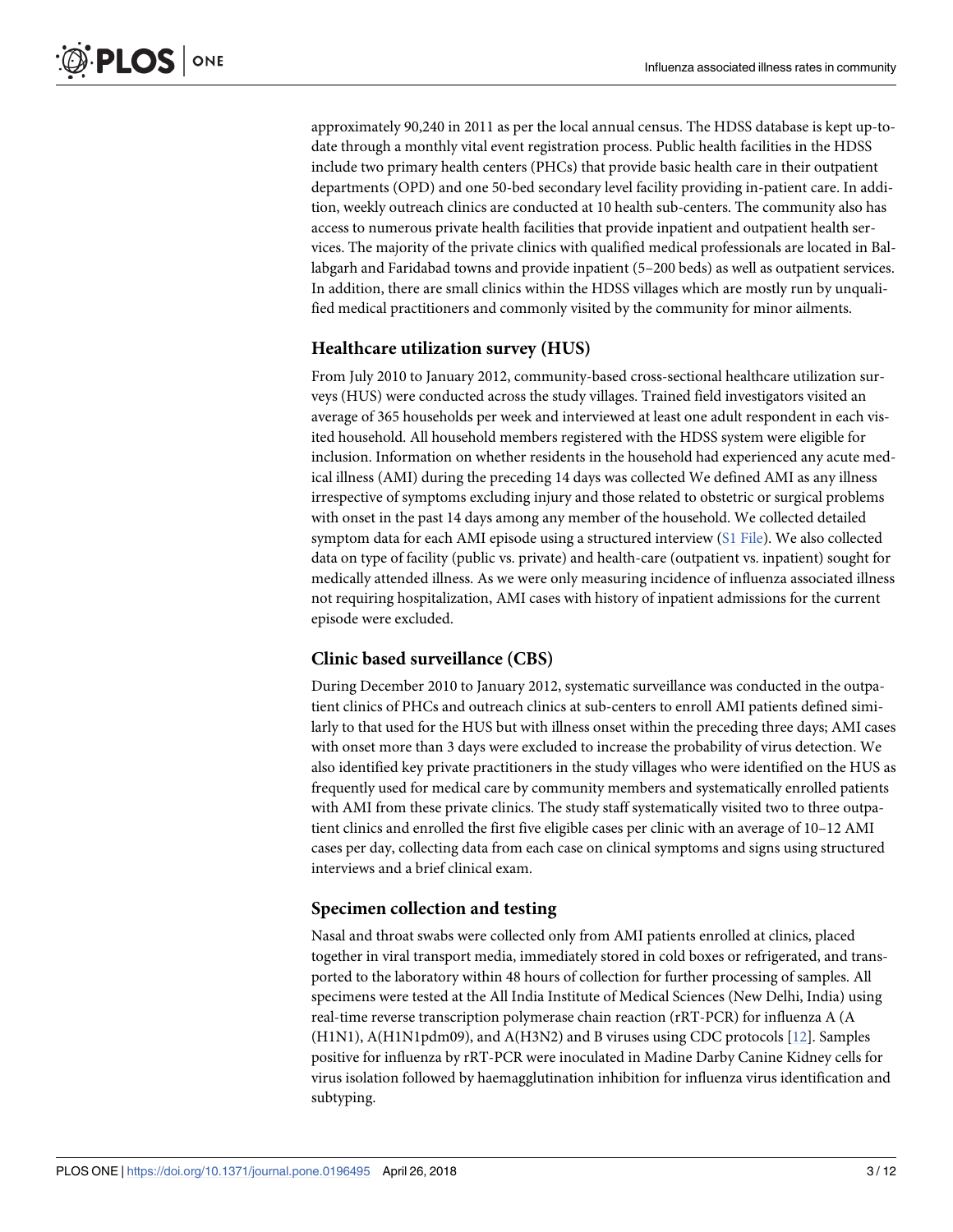#### <span id="page-3-0"></span>**Data analysis**

For the current study, we used concurrently collected data from the HUS and CBS from Janu-ary to December 20[1](#page-5-0)1 (Figs 1 and [2\)](#page-7-0). We filtered only ILI cases defined as presence of measured/reported fever and cough from the HUS and CBS data, which is similar to the WHO case definition with the exception of the duration of onset [[10](#page-10-0)]. We attributed 14 person-days of risk-time for each individual in the household surveyed during the HUS and then appor-tioned the risk days into corresponding calendar months to convert into risk-months ([Fig 1](#page-5-0)). We then calculated monthly ILI rates by dividing the number of ILI cases identified during the 14 day HUS risk period by the cumulative risk-time calculated for each calendar month for each age-group. We used the laboratory-confirmed influenza clinic data to estimate the proportion positive with influenza virus during each month among AMI cases enrolled in outpatient clinics who met the ILI case definition.

Assuming similar prevalence of influenza virus infection among ILI cases in both clinics and households, we estimated the influenza-associated ILI cases in the community by multiplying the proportion of ILI cases positive for influenza in the clinics by ILI cases in the community identified on the HUS; we performed these calculations by month, age group and type of health facility (i.e., public versus private). We then estimated age-stratified and total incidence of influenza-associated ILI in the community by dividing the estimated number of influenza-associated ILI cases in the community by person-year of risk time. We used chi-square to test for statistical significance between the proportions. We calculated 95% confidence intervals (95% CI) for the rates assuming a Poisson distribution. We used Stata/SE 14.1 (StataCorp LP) and MS Excel 2013 for data analysis.

#### **Ethical clearance**

The study protocol was approved by the institutional ethics committees of the All India Institute of Medical Sciences, New Delhi; National Institute of Virology, Pune in India, and U.S. Centers for Disease Control and Prevention, USA. We requested written informed consent from all patients enrolled in outpatient clinics and heads of households included in the HUS.

#### **Results**

During the study period, 69,369 individuals in 11,816 households were reached at least once with a total of 103,872 contacts (33,217 persons were surveyed twice and 1,286 were surveyed three times) during the study period. Assuming 14 days of risk-time for each contact, the total cumulative risk-time for all age groups was 3945 person-years (p-y) ([Table 1](#page-7-0)). From the HUS, 3,025 AMI cases were identified in the community, of which 150 (5.0%, 95%CI: 4.2–5.8) met the ILI case definition, resulting in an ILI rate of 38 episodes/1000 p-y (95% CI 32–44 episodes/1000p-y). The ILI rates were among children aged *<*5 years (108.3, 95%CI: 79.5–143.1) was significantly higher than other age groups (p*<*0.01). Approximately half (47%) of ILI cases sought treatment from clinics (private sector: 34.7%; public sector: 12.0%); the rest sought treatment from local unqualified practitioners (51.3%), pharmacists (0.7%), or did not seek care at all (1.3%). There was no significant difference in preference by age-groups for seeking care in any particular type of clinic.

During the same period, 2,431 AMI (private sector 2030; public sector 401) cases were screened and 1,372 ILI cases (56.4%, 95%CI: 54.4–58.4) were detected in the CBS ([Table 2\)](#page-8-0). The majority of ILI cases were from public facilities (1141, 83.2%). The age group and gender distribution of AMI and ILI cases enrolled in the clinics was similar to the AMI and ILI cases detected in the community; the seasonal distribution of ILI in the community and in clinics was also similar (data not shown).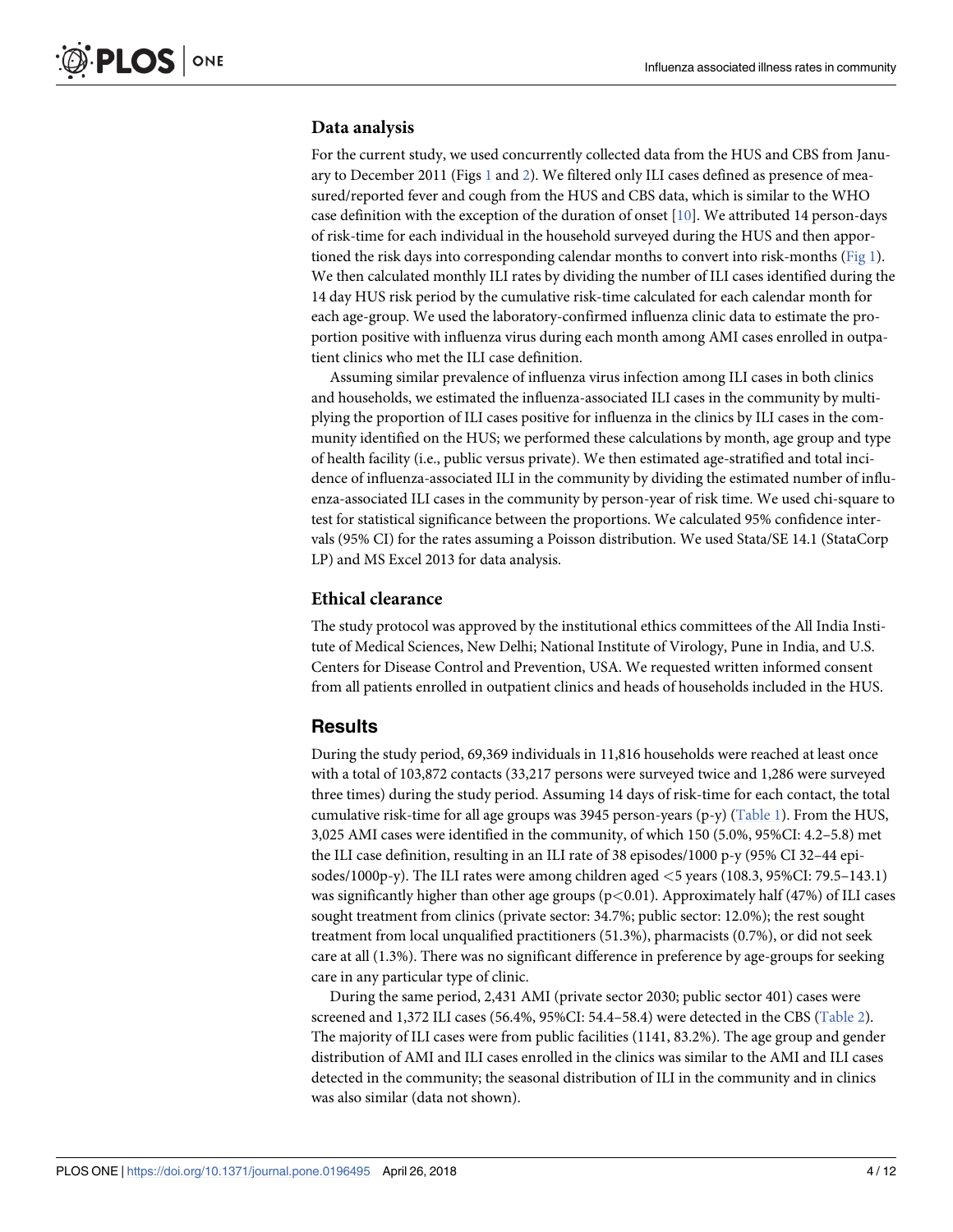

#### A. Apportioning of risk-time by months

Risk time =  $\qquad \qquad \mathcal{I}$  (Members surveyed\*Person-days in any given month) eg: Risk time (Jan 2011)=Sum[(5\*14), (4\*14), (3\*14), (6\*7), (5\*1)]=215 person-days=0.59 person-years Risk time (Feb 2011)=Sum[(6\*7), (5\*13)]=107 person-days=0.29 years



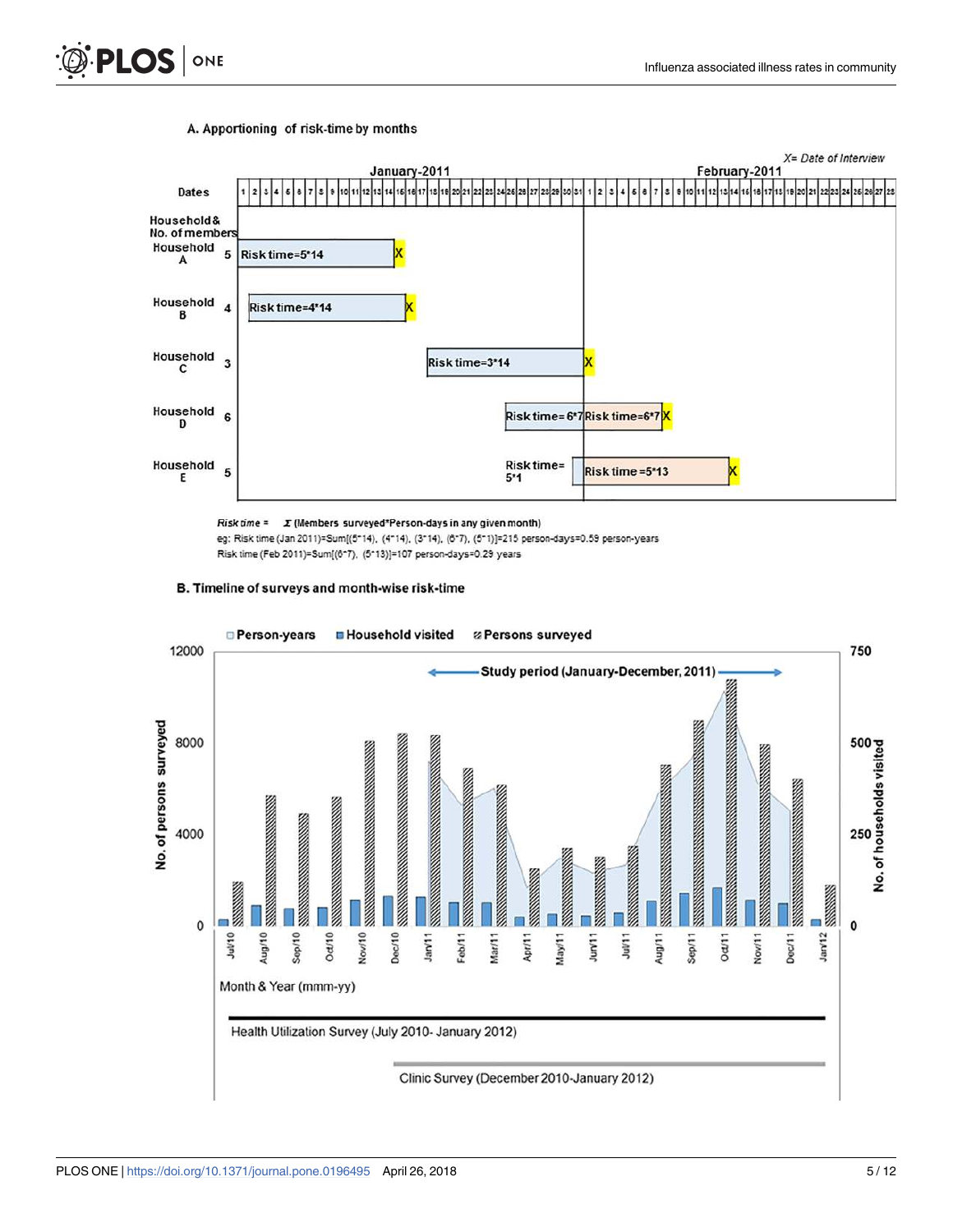<span id="page-5-0"></span>**[Fig 1.](#page-3-0) Schematic diagram depicting estimation of person risk-time. A.** shows estimation of risk-time and apportioning by month. For each surveyed household, all the members contributed risk-time of 14 days preceding the date of interview. Risk time for any month was estimated by summation of person-days of risk-time contributed for that month by members of each household surveyed. **B.** shows timeline of surveys and month-wise risk time in person-years. The solid columns indicate number of households visited and striped columns indicate number of persons surveyed. The shaded area depicts the risk-time in person-years contributed by persons surveyed and apportioned by months.

<https://doi.org/10.1371/journal.pone.0196495.g001>

Of the ILI cases identified through clinic surveillance, 126 (9.2%, 95%CI: 7.7–10.8) tested positive for influenza viruses, of which 72 (57%) were positive for influenza A(H3N2) and 54 (43%) for influenza B virus. The prevalence of laboratory-confirmed influenza virus among ILI patients attending clinics was significantly different ( $p = 0.01$ ) between age groups with highest prevalence among the 5-14 year olds (12.8%, 95% CI: 9.5-16.8). We also tested non-ILI AMI cases enrolled in the clinics, and found influenza positivity among non-ILI clinic attendees (26/1059; 2.5%; 95%CI: 1.6–3.6) was lower than the ILI cases. The monthly prevalence of laboratory-confirmed influenza infection among all ILI cases ranged from 0–25% with the highest prevalence occurring during July through September.

Overall, the estimated influenza-associated ILI rate during 2011 was 4.8 (95% CI: 2.9–7.5) per 1000 p-y [\(Fig 3\)](#page-8-0). Influenza-associated ILI rates were highest among children *<*5 years  $(12.6; 95\% \text{ CI: } 4.1-29.1)$ , followed by older adults aged  $\geq 60$  years (10.7; 95% CI 2.2-30.1), although the differences in age-specific rates were not statistically significant.

#### **Discussion**

Using a novel method using existing HUS, clinic, and virological data, we demonstrate that young children and older adults experienced the highest rates of both community ILI and influenza-associated ILI during 2011 in our study population in a rural northern Indian village. This is consistent with age trends in other LMICs with similar data, including Bangladesh, Brazil, and China  $[7, 8, 13]$  $[7, 8, 13]$  $[7, 8, 13]$  $[7, 8, 13]$  $[7, 8, 13]$  $[7, 8, 13]$ , as well as other higher income countries  $[14]$  $[14]$  $[14]$ . The WHO guideline for influenza associated disease burden estimation suggests health facility records to define the catchment area and determine the denominator for estimation of rates. However, we opted for modified strategy and used community based survey which revealed that less than half of ILI cases in the community sought care from qualified practitioners and a large proportion of those sought care from private clinics. This modified approach enabled us to estimate the rates of influenza associated with ILI in the community as well. Although not statistically significant, the higher rates among children and older adults in our study is consistent with data from other studies showing the need for development of targeted influenza vaccination strategies. This data should be able to contribute to the evidence for appropriate vaccine policy recommendations for children and elderly in India.[[4](#page-10-0)] This should also guide clinicians in appropriate case management and use of antivirals in patients with suspected influenza in the absence of laboratory confirmation of influenza, which often is the case in such low resource settings.

Our estimates of 4.8 (2.9–7.5) per 1000 p-y of influenza-associated ILI were lower than estimates of influenza-associated outpatient visits reported from neighboring countries of Bangla-desh (66–170 per 1000 p-y) and Thailand (14.2/1000 p-y) [[8](#page-10-0), [15](#page-10-0)]. However, data from these other studies are from different years of surveillance and our estimates are based on a community HUS of ILI, while the other studies are clinic-based. The methodology used in this study is different from the Bangladesh study in terms of case-definition, health care utilization surveys and extrapolation methods. Our lower influenza-associated ILI rates could also be due to lower circulation of influenza virus in our study area during 2011 as sentinel surveillance data also showed lower influenza circulation from the adjacent Delhi area during the same period [\[9](#page-10-0)]. A study during 2010–12 also showed lower rates of influenza associated hospitalization during 2011 compared to other years in Vadu HDSS site situated in western India [\[2\]](#page-10-0).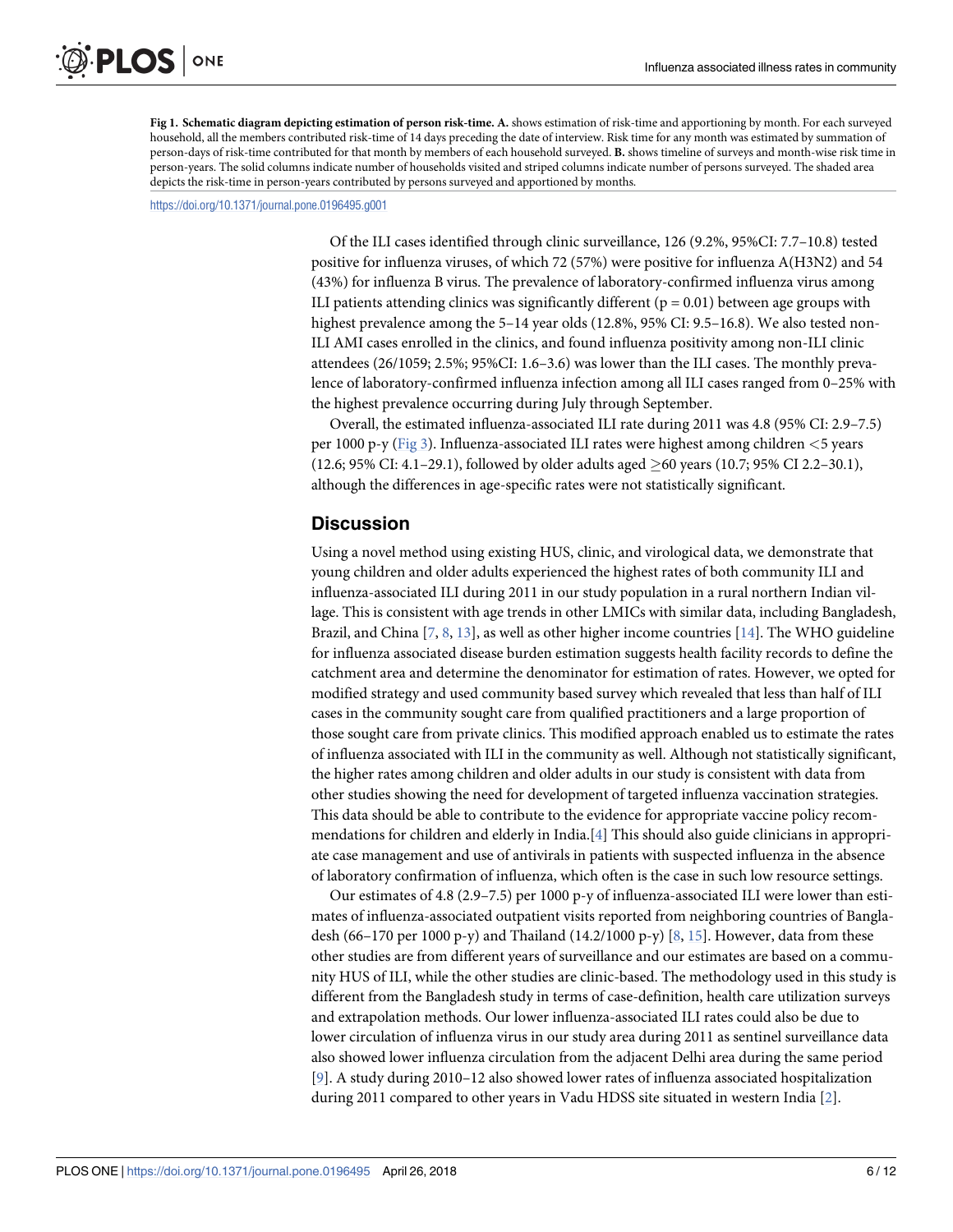

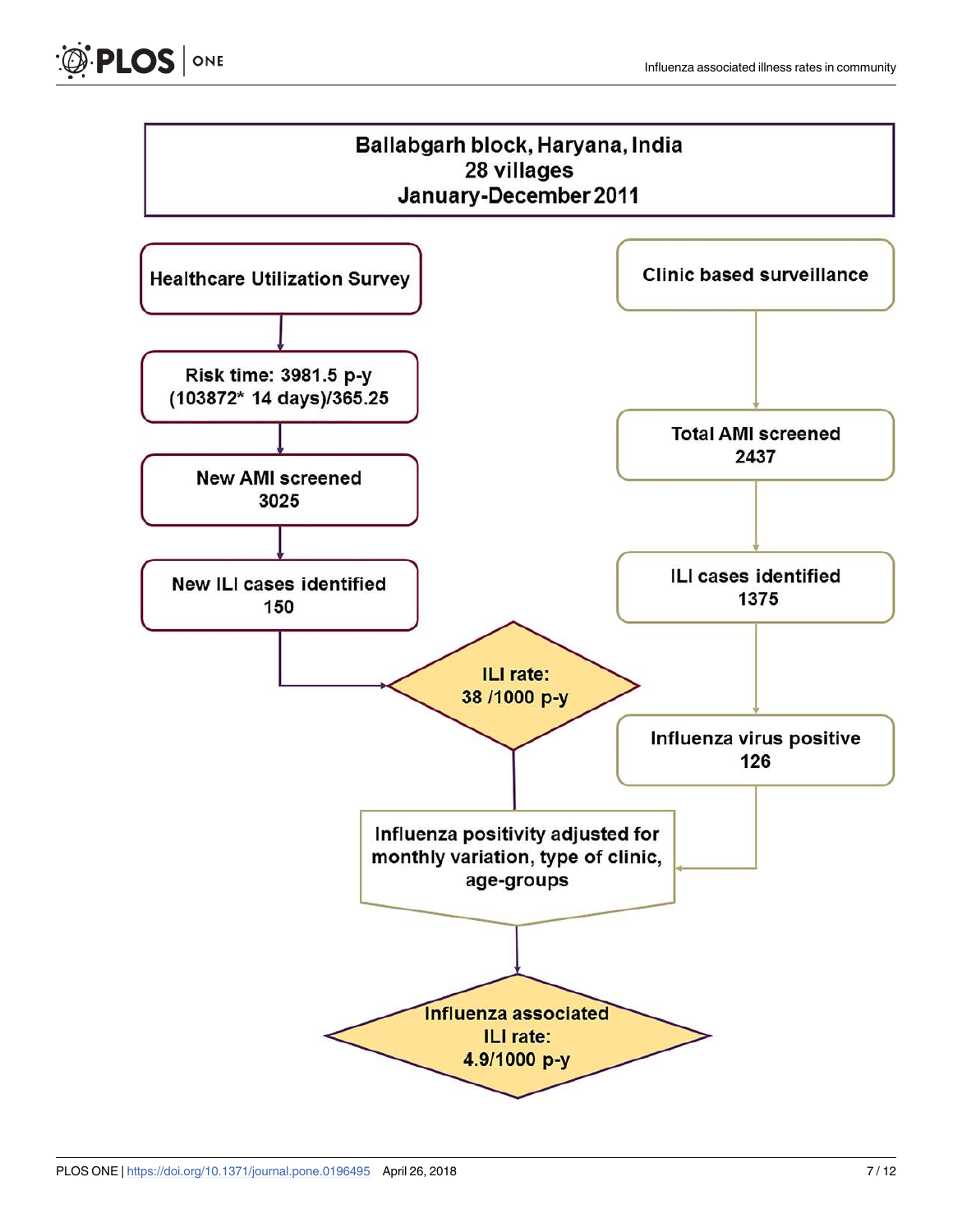<span id="page-7-0"></span>**[Fig 2.](#page-3-0) Flow-chart depicting study methods for estimation of rates of influenza-associated ILI in 28 villages in the Ballabgarh block (Haryana,** India)–January 1 to December 31, 2011. (\*ILI: influenza like illness defined as cough with history/measured fever. \*\*AMI: acute medical illness defined any illness irrespective of symptoms excluding injury and those related to obstetric or surgical problems. \*\*\* p-y: person-years).

<https://doi.org/10.1371/journal.pone.0196495.g002>

Similarly, a lower incidence of ILI was observed in United States and Europe during the year compared to other years [\[14,](#page-10-0) [16\]](#page-11-0).

Our study also documented that 99% of community residents with ILI sought some form of healthcare for their illness and thus likely incurred some expense associated with their illness. In addition, a large proportion of persons with ILI sought care from providers in the private sector and from local unqualified practitioners, which is common practice in India [[17](#page-11-0)] and has also been observed in other countries  $[18, 19]$  $[18, 19]$  $[18, 19]$  $[18, 19]$ . These findings highlight the importance of capturing visits to private sector providers and unqualified practitioners in studies of disease burden in India and other similar LMICs, particularly when estimating public health impact and cost of illness. In addition, public health interventions, including vaccination, that involve medical care providers should consider strategies for including private sector providers and unqualified practitioners to reach a larger proportion of the population in these settings.

Our study has several limitations. First, our approach of relying on a single household adult respondent to provide data for all household members might have led to underreporting of ILI cases, especially those with mild symptoms, leading to an underestimation of ILI and influenza-associated ILI rates in the community. However, we believe that keeping the recall period to the last 14 days likely helped minimize recall issues. Further, given the observation that the majority of community ILI cases had sought clinic-based care, under-estimation due to recall bias is likely to be minimal. Second, although influenza tends to be more severe often requiring medical care, however, we assumed the prevalence of influenza virus infection among the clinic attendees was similar to that in the community, which is difficult to confirm in the absence of laboratory-confirmation among ILI cases in the community. However, similarities in the age and seasonal distribution of ILI cases identified by the HUS and through CBS as well as frequent clinic-based treatment seeking for ILI observed in the HUS support this assumption. Third, we only collected data for a single year although rates of ILI are known to vary substantially across years depending upon circulating influenza virus strains. Further, the confidence interval calculated assuming Poisson distribution around the incidence estimates may not have adequately captured the uncertainties with the sampling system used. Despite these limitations, we demonstrate the use of a community-based estimation approach in a lowincome setting to estimate rates of ILI and influenza-associated ILI including both medicallyattended and non-medically attended illness. Our study is unique in that it includes both non-

| Table 1. Health utilization survey (HUS) data on the frequency influenza-like illness (ILI)* in a rural community, by age, Ballabgarh, India, 2011. |  |  |  |  |
|-----------------------------------------------------------------------------------------------------------------------------------------------------|--|--|--|--|
|                                                                                                                                                     |  |  |  |  |

| Age-<br>groups | Persons with acute medical illness (AMI)<br>Person-years of<br>detected in community<br>risk time |            | Persons with influenza like illness (ILI)<br>detected in community | Proportion of AMI cases that met ILI<br>case definition |  |
|----------------|---------------------------------------------------------------------------------------------------|------------|--------------------------------------------------------------------|---------------------------------------------------------|--|
|                | (%)                                                                                               | n(%)       | $n$ (%)                                                            | % $(95\%CI)*$                                           |  |
| $0-4y$         | 397.3 (10.1)                                                                                      | 555(18.3)  | 43(28.7)                                                           | $7.7(5.7-10.3)$                                         |  |
| $5-14y$        | 824.3 (20.9)                                                                                      | 690 (22.8) | 24(16.0)                                                           | $3.5(2.2-5.1)$                                          |  |
| $15 - 59y$     | 2443.7 (61.9)                                                                                     | 1517(50.1) | 72 (48.0)                                                          | $4.7(3.7-5.9)$                                          |  |
| $>$ = 60y      | 280(7.1)                                                                                          | 263(8.7)   | 11(7.3)                                                            | $4.2(2.1-7.4)$                                          |  |
| All ages       | 3945.2(100)                                                                                       | 3025(100)  | 150(100)                                                           | $5.0(4.2-5.8)$                                          |  |

\* Influenza-like-illness was defined as cough and reported or presence of fever.

Proportion of ILI cases is significantly different between age groups (p*<*0.01)

<https://doi.org/10.1371/journal.pone.0196495.t001>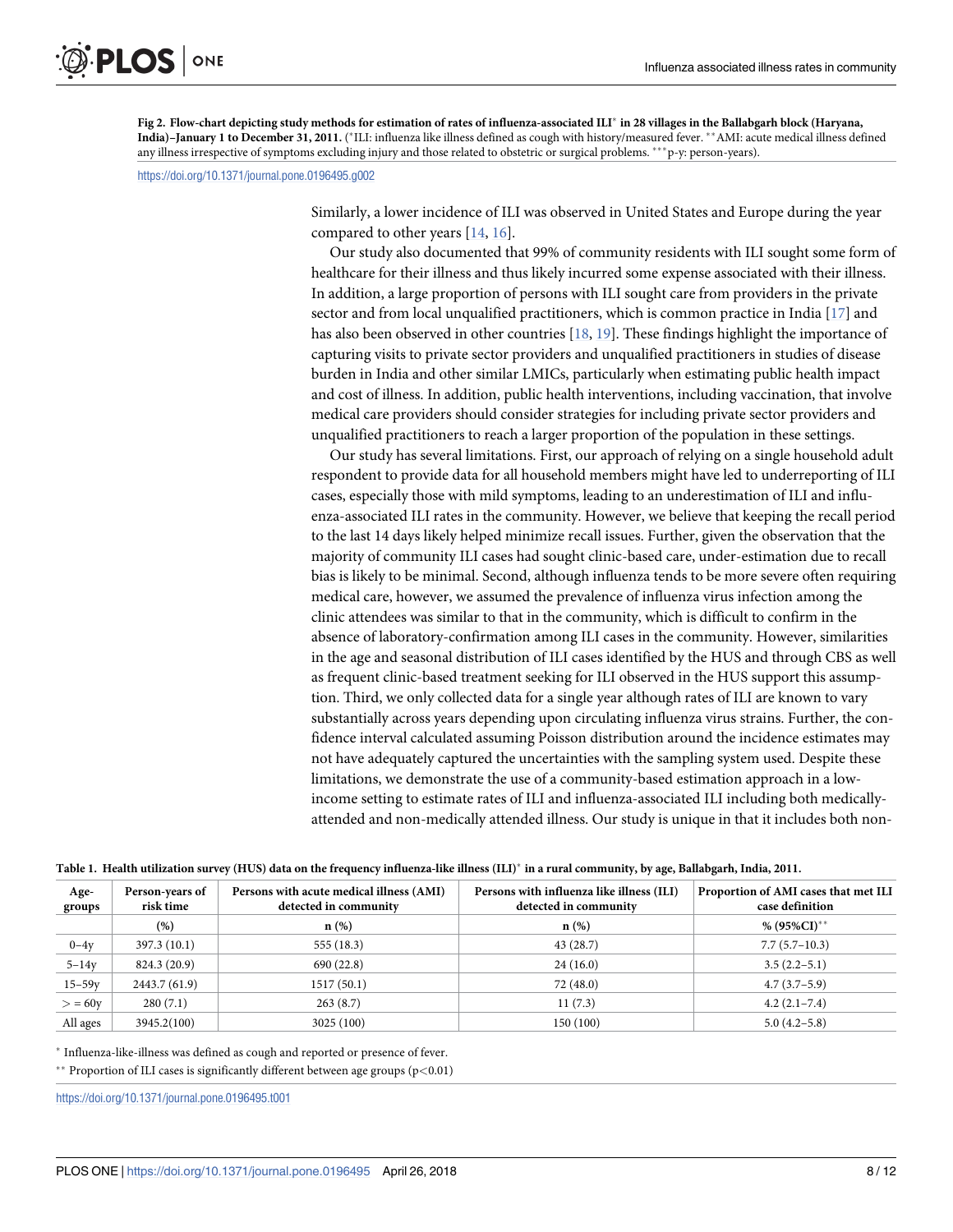| Age-<br>groups | No. of patients with acute<br>medical illness(AMI) screened<br>in clinics | No. of influenza like<br>illness cases in clinics | Proportion of AMI cases in<br>clinics that met ILI case<br>definition % | No. of patients with<br>laboratory-confirmed<br>influenza in clinics | Proportion of ILI cases with<br>laboratory-confirmed<br>influenza % |
|----------------|---------------------------------------------------------------------------|---------------------------------------------------|-------------------------------------------------------------------------|----------------------------------------------------------------------|---------------------------------------------------------------------|
|                | n(%)                                                                      | $\mathbf{n}(\%)$                                  | $(95\%CI)^*$                                                            | n(%)                                                                 | $(95\%CI)^{**}$                                                     |
| $0-4y$         | 325(13.4)                                                                 | 211(15.4)                                         | $64.9(59.5 - 70.1)$                                                     | 16(12.7)                                                             | $7.6(4.4-12.0)$                                                     |
| $5 - 14y$      | 613(25.2)                                                                 | 358(26.1)                                         | 58.4 (54.4-62.3)                                                        | 46(36.5)                                                             | $12.8(9.5-16.8)$                                                    |
| $15 - 59y$     | 1119(46.0)                                                                | 626(45.6)                                         | 55.9 (53.0-58.9)                                                        | 56 (44.4)                                                            | $8.9(6.8-11.5)$                                                     |
| > 60y          | 374 (15.4)                                                                | 177(12.9)                                         | $47.3(42.2 - 52.5)$                                                     | 8(6.3)                                                               | $4.5(2.0-8.7)$                                                      |
| All ages       | 2431 (100)                                                                | 1372 (100)                                        | $56.4(54.4 - 58.4)$                                                     | 126(100)                                                             | $9.2(7.7-10.8)$                                                     |

#### <span id="page-8-0"></span>**[Table 2.](#page-3-0) Distribution of influenza-like illness (ILI) and influenza associated ILI in enrolled clinics, by age, Ballabgarh, India, 2011.**

Proportion of ILI cases is significantly different between age groups (p*<*0.01).

\*\*Influenza positivity is significantly different between age groups ( $p = 0.01$ )

<https://doi.org/10.1371/journal.pone.0196495.t002>

medically attended illnesses and illnesses for which care was sought from unqualified providers or the private sector, both of which are often missed in studies of influenza disease burden. Our approach also demonstrates the feasibility of utilizing HDSS platforms for conducting



**[Fig 3.](#page-5-0) Rates and 95% confidence intervals per 1,000 person-years of influenza-like illness (ILI) and influenza-associated ILI by age, Ballabgarh, India, 2011.** (Vertical axis denotes rates per 1000 person-years and horizontal axis denotes age-groups. The ILI rates are shown in blue striped columns while influenza-associated ILI is shown in purple solid columns. Whiskers indicate 95% confidence intervals).

<https://doi.org/10.1371/journal.pone.0196495.g003>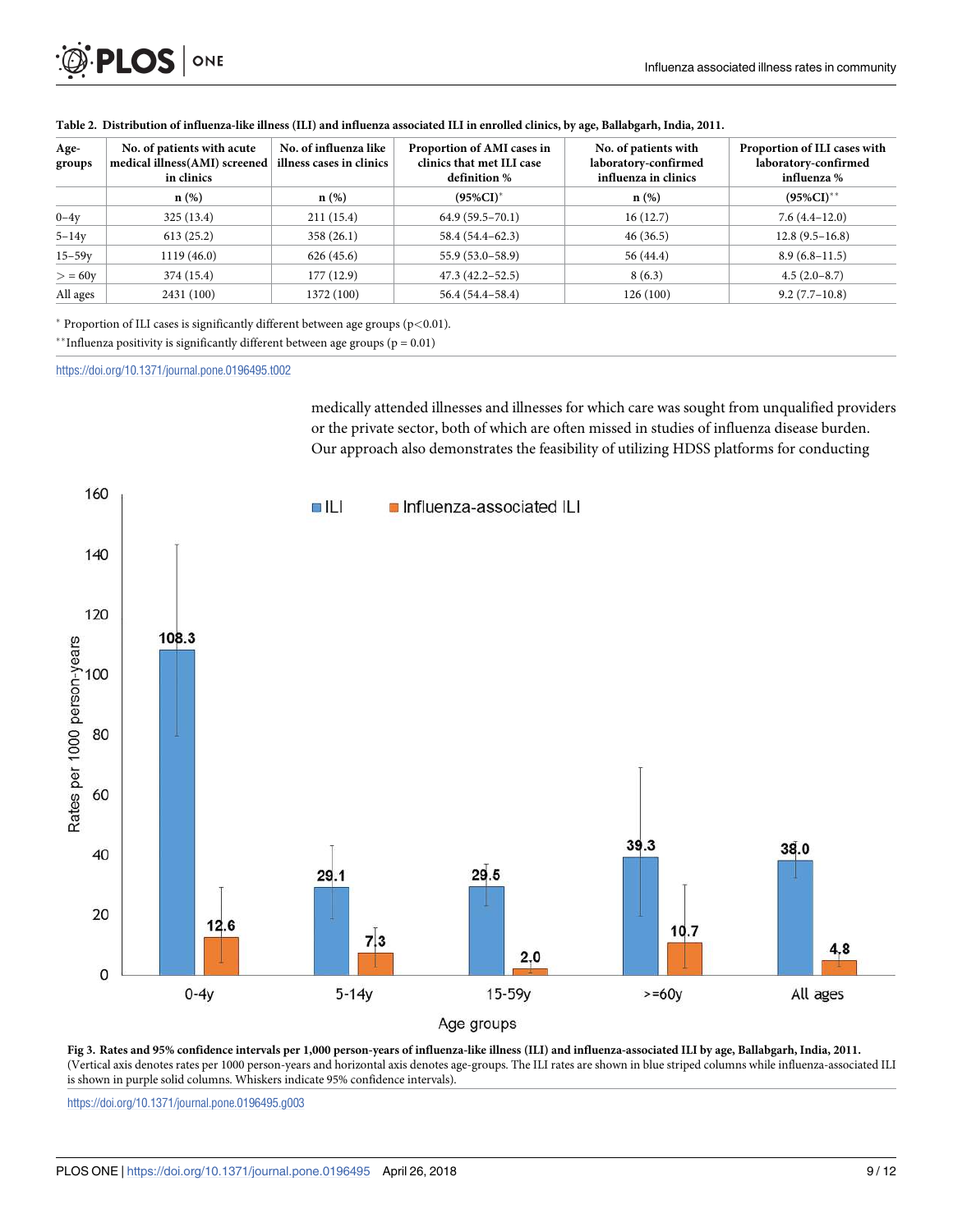<span id="page-9-0"></span>community-based disease burden estimations through a combination of outpatient surveillance and HUS in developing countries where the health facilities frequently lack a defined catchment population.

#### **Conclusion**

We demonstrate the use of an approach similar to the WHO recommended approach for influenza disease burden estimation in a low resource setting. Our study documents that point estimates of rates of ILI and influenza-associated ILI were highest among young children and the older adults in this rural community in northern India in 2011. These findings suggest further studies exploring utility for the development of influenza vaccination strategies for target age groups especially in low and middle income countries.

# **Supporting information**

**[S1 File.](http://www.plosone.org/article/fetchSingleRepresentation.action?uri=info:doi/10.1371/journal.pone.0196495.s001) The questionnaires used for community based health utilization survey, interview of persons with acute medical illness in the community, and interview of persons with acute medical illness in the participating health facilities.** (PDF)

**[S2 File.](http://www.plosone.org/article/fetchSingleRepresentation.action?uri=info:doi/10.1371/journal.pone.0196495.s002) De-identified community surveillance file with data on risk time.** (CSV)

**[S3 File.](http://www.plosone.org/article/fetchSingleRepresentation.action?uri=info:doi/10.1371/journal.pone.0196495.s003) De-identified community based survey data of acute medical illness.** (CSV)

**[S4 File.](http://www.plosone.org/article/fetchSingleRepresentation.action?uri=info:doi/10.1371/journal.pone.0196495.s004) De-identified clinic based surveillance data of acute medical illness.** (CSV)

**[S5 File.](http://www.plosone.org/article/fetchSingleRepresentation.action?uri=info:doi/10.1371/journal.pone.0196495.s005) Excel sheet with analytical model used to derive the community based rates for influenza associated ILI.** (XLSX)

## **Acknowledgments**

The authors would like to acknowledge Dr A. C. Mishra, Ex-Director NIV, Pune, Dr Renu Lal, and Dr Seema Jain both Ex-Directors, India Influenza Program, US-CDC, Mr Marc-Alain Widdowson, Ex-Team Lead International Epidemiology and Research Team for their leadership and guidance to this research project. We also would like to thank all the study participants, health facility staff and the project staff for their cooperation and support to this research project.

## **Author Contributions**

**Conceptualization:** Siddhartha Saha, Vivek Gupta, Fatimah S. Dawood, Shobha Broor, Kathryn E. Lafond, Mandeep S. Chadha, Sanjay K. Rai, Anand Krishnan.

**Data curation:** Siddhartha Saha, Vivek Gupta.

**Formal analysis:** Siddhartha Saha, Vivek Gupta.

**Funding acquisition:** Shobha Broor, Mandeep S. Chadha, Sanjay K. Rai.

**Investigation:** Mandeep S. Chadha, Sanjay K. Rai, Anand Krishnan.

**Methodology:** Kathryn E. Lafond, Anand Krishnan.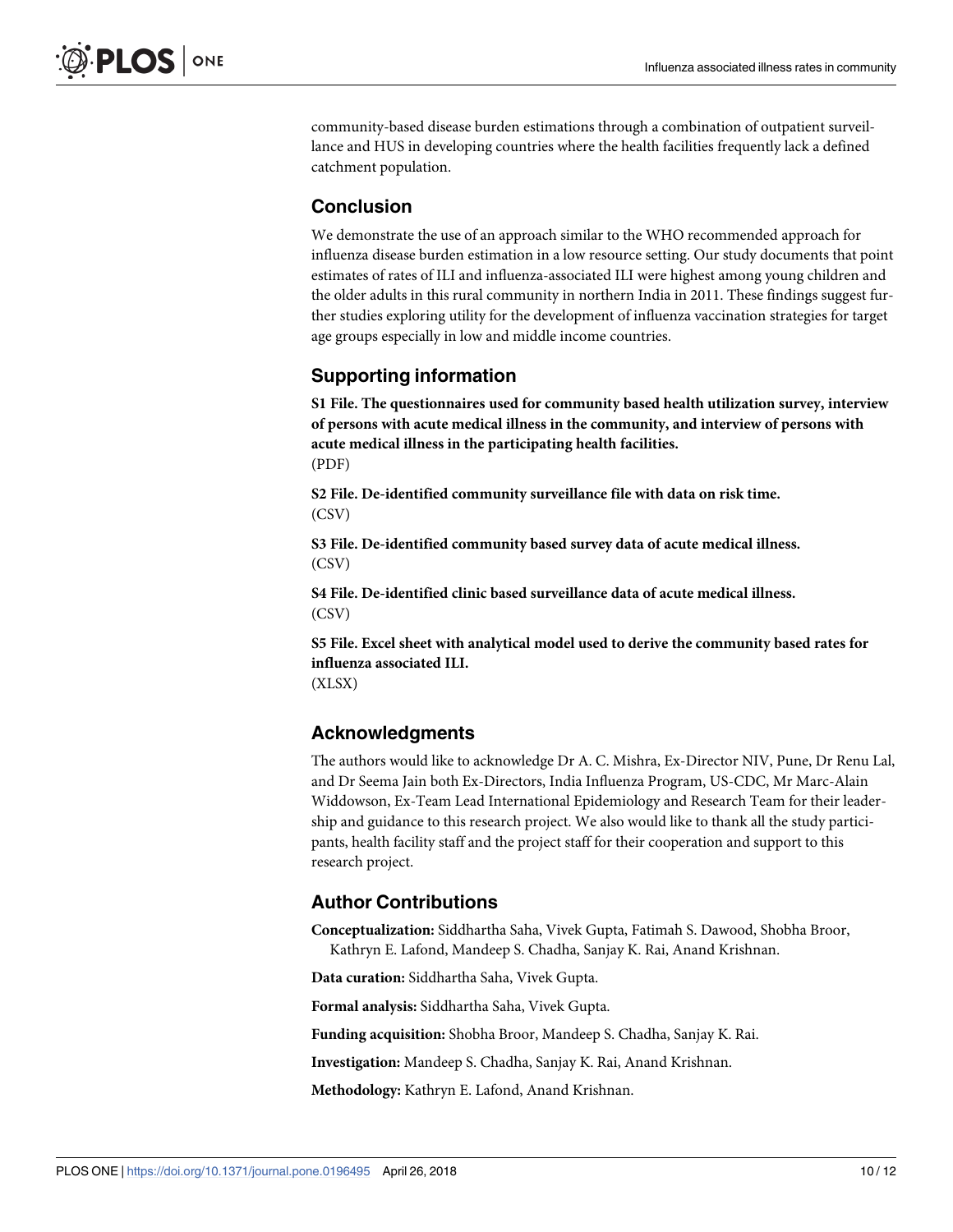<span id="page-10-0"></span>**Project administration:** Vivek Gupta, Fatimah S. Dawood, Shobha Broor, Mandeep S. Chadha, Sanjay K. Rai.

**Resources:** Anand Krishnan.

**Supervision:** Shobha Broor, Mandeep S. Chadha, Sanjay K. Rai, Anand Krishnan.

**Writing – original draft:** Siddhartha Saha.

**Writing – review & editing:** Vivek Gupta, Fatimah S. Dawood, Shobha Broor, Kathryn E. Lafond, Mandeep S. Chadha, Sanjay K. Rai, Anand Krishnan.

#### **References**

- **[1](#page-1-0).** Nair H, Brooks WA, Katz M, Roca A, Berkley JA, Madhi SA, et al. Global burden of respiratory infections due to seasonal influenza in young children: a systematic review and meta-analysis. Lancet. 2011; 378 (9807):1917–30. [https://doi.org/10.1016/S0140-6736\(11\)61051-9](https://doi.org/10.1016/S0140-6736(11)61051-9) PMID: [22078723](http://www.ncbi.nlm.nih.gov/pubmed/22078723).
- **[2](#page-1-0).** Hirve S, Krishnan A, Dawood FS, Lele P, Saha S, Rai S, et al. Incidence of influenza-associated hospitalization in rural communities in western and northern India, 2010–2012: a multi-site population-based study. The Journal of infection. 2015; 70(2):160–70. <https://doi.org/10.1016/j.jinf.2014.08.015> PMID: [25218056](http://www.ncbi.nlm.nih.gov/pubmed/25218056).
- **[3](#page-1-0).** Peasah SK, Purakayastha DR, Koul PA, Dawood FS, Saha S, Amarchand R, et al. The cost of acute respiratory infections in Northern India: a multi-site study. BMC Public Health. 2015; 15:330. [https://doi.](https://doi.org/10.1186/s12889-015-1685-6) [org/10.1186/s12889-015-1685-6](https://doi.org/10.1186/s12889-015-1685-6) PMID: [25880910;](http://www.ncbi.nlm.nih.gov/pubmed/25880910) PubMed Central PMCID: PMCPMC4392863.
- **[4](#page-1-0).** Directorate General of Health Servcies. Seasonal Influenza: Guidelines for Vaccination with Influenza Vaccine. New Delhi: Ministry of Health & Family Welfare, Govt of India; 2016.
- **[5](#page-1-0).** Fowlkes A, Dasgupta S, Chao E, Lemmings J, Goodin K, Harris M, et al. Estimating influenza incidence and rates of influenza-like illness in the outpatient setting. Influenza Other Respir Viruses. 2013; 7 (5):694–700. <https://doi.org/10.1111/irv.12014> PMID: [22984820](http://www.ncbi.nlm.nih.gov/pubmed/22984820).
- **[6](#page-1-0).** Monto AS, Ohmit SE, Margulies JR, Talsma A. Medical practice-based influenza surveillance: viral prevalence and assessment of morbidity. Am J Epidemiol. 1995; 141(6):502–6. PMID: [7900716.](http://www.ncbi.nlm.nih.gov/pubmed/7900716)
- **[7](#page-1-0).** Zhang T, Zhang J, Hua J, Wang D, Chen L, Ding Y, et al. Influenza-associated outpatient visits among children less than 5 years of age in eastern China, 2011–2014. BMC Infect Dis. 2016; 16(1):267. [https://](https://doi.org/10.1186/s12879-016-1614-z) [doi.org/10.1186/s12879-016-1614-z](https://doi.org/10.1186/s12879-016-1614-z) PMID: [27287453;](http://www.ncbi.nlm.nih.gov/pubmed/27287453) PubMed Central PMCID: PMCPMC4901396.
- **[8](#page-1-0).** Azziz-Baumgartner E, Alamgir AS, Rahman M, Homaira N, Sohel BM, Sharker MA, et al. Incidence of influenza-like illness and severe acute respiratory infection during three influenza seasons in Bangladesh, 2008–2010. Bull World Health Organ. 2012; 90(1):12–9. <https://doi.org/10.2471/BLT.11.090209> PMID: [22271960](http://www.ncbi.nlm.nih.gov/pubmed/22271960); PubMed Central PMCID: PMCPMC3260571.
- **[9](#page-1-0).** Chadha MS, Potdar VA, Saha S, Koul PA, Broor S, Dar L, et al. Dynamics of influenza seasonality at sub-regional levels in India and implications for vaccination timing. PloS one. 2015; 10(5):e0124122. <https://doi.org/10.1371/journal.pone.0124122> PMID: [25938466](http://www.ncbi.nlm.nih.gov/pubmed/25938466); PubMed Central PMCID: PMC4418715.
- **[10](#page-1-0).** World Health Organization. A manual for estimating disease burden associated with seasonal influenza. WHO Press, World Health Organization, 20 Avenue Appia, 1211 Geneva 27, Switzerland: 2015.
- **[11](#page-1-0).** Kant S, Misra P, Gupta S, Goswami K, Krishnan A, Nongkynrih B, et al. The Ballabgarh Health and Demographic Surveillance System (CRHSP-AIIMS). Int J Epidemiol. 2013; 42(3):758–68. [https://doi.](https://doi.org/10.1093/ije/dyt055) [org/10.1093/ije/dyt055](https://doi.org/10.1093/ije/dyt055) PMID: [23620380.](http://www.ncbi.nlm.nih.gov/pubmed/23620380)
- **[12](#page-2-0).** Centers for Disease Control & Prevention. CDC protocol of realtime RTPCR for swine influenza A (H1N1) 2009 [24 May 2012]. Available from: [http://www.who.int/csr/resources/publications/swineflu/](http://www.who.int/csr/resources/publications/swineflu/CDCrealtimeRTPCRprotocol_20090428.pdf) [CDCrealtimeRTPCRprotocol\\_20090428.pdf](http://www.who.int/csr/resources/publications/swineflu/CDCrealtimeRTPCRprotocol_20090428.pdf).
- **[13](#page-5-0).** Oliveira CR, Costa GS, Paploski IA, Kikuti M, Kasper AM, Silva MM, et al. Influenza-like illness in an urban community of Salvador, Brazil: incidence, seasonality and risk factors. BMC Infect Dis. 2016; 16 (1):125. <https://doi.org/10.1186/s12879-016-1456-8> PMID: [26975185;](http://www.ncbi.nlm.nih.gov/pubmed/26975185) PubMed Central PMCID: PMCPMC4791800.
- **[14](#page-5-0).** Centers for Disease Control & Prevention. Update: influenza activity—United States, 2011–12 season and composition of the 2012–13 influenza vaccine. MMWR Morb Mortal Wkly Rep. 2012; 61(22):414– 20. PMID: [22672977.](http://www.ncbi.nlm.nih.gov/pubmed/22672977)
- **[15](#page-5-0).** Simmerman JM, Lertiendumrong J, Dowell SF, Uyeki T, Olsen SJ, Chittaganpitch M, et al. The cost of influenza in Thailand. Vaccine. 2006; 24(20):4417–26. <https://doi.org/10.1016/j.vaccine.2005.12.060> PMID: [16621187](http://www.ncbi.nlm.nih.gov/pubmed/16621187).